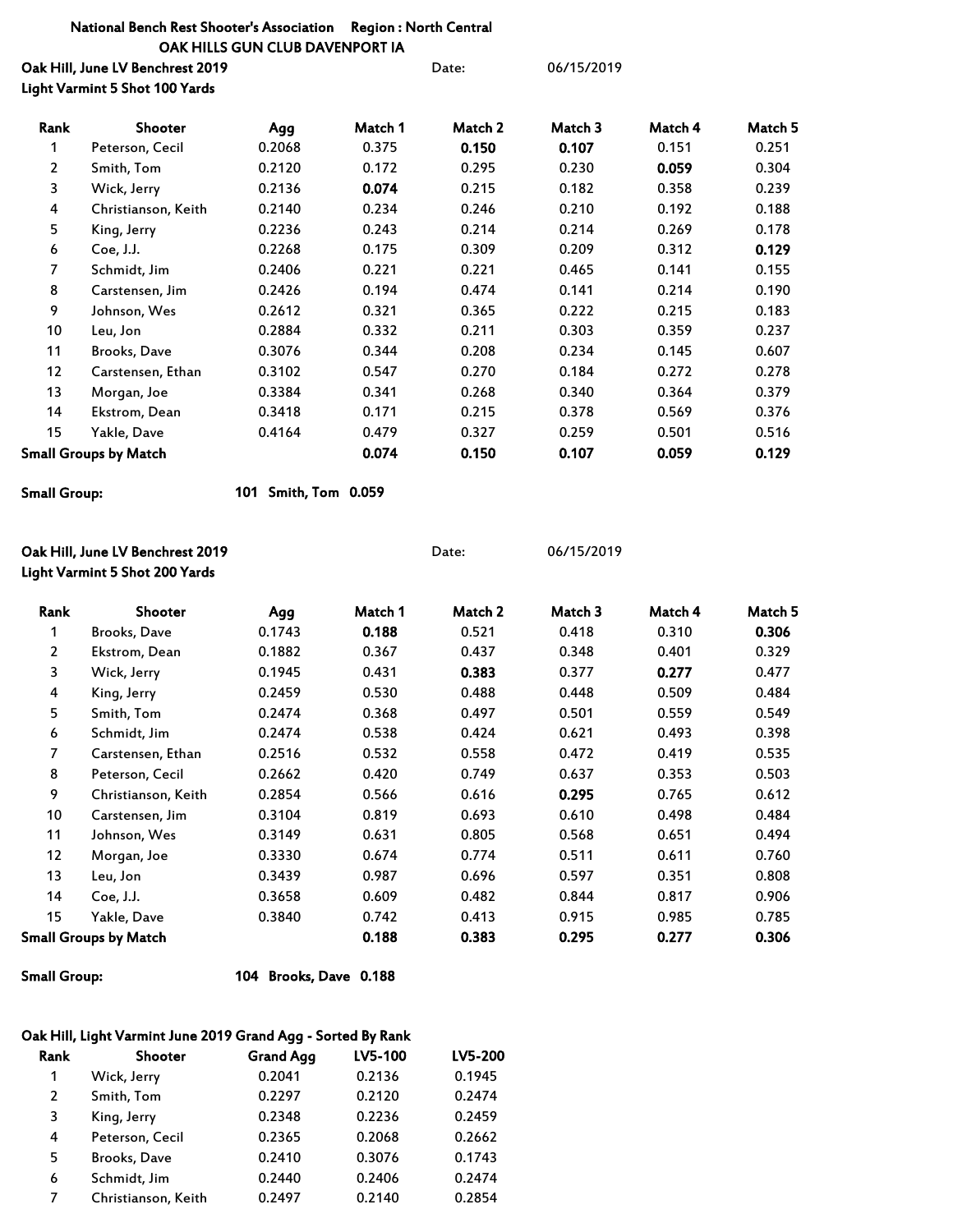| 8              | Ekstrom, Dean     | 0.2650 | 0.3418 | 0.1882 |
|----------------|-------------------|--------|--------|--------|
| 9              | Carstensen, Jim   | 0.2765 | 0.2426 | 0.3104 |
| 10             | Carstensen, Ethan | 0.2809 | 0.3102 | 0.2516 |
| 11             | Johnson, Wes      | 0.2881 | 0.2612 | 0.3149 |
| 12             | Coe, J.J.         | 0.2963 | 0.2268 | 0.3658 |
| 13             | Leu, Jon          | 0.3161 | 0.2884 | 0.3439 |
| 14             | Morgan, Joe       | 0.3357 | 0.3384 | 0.3330 |
| 15             | Yakle, Dave       | 0.4002 | 0.4164 | 0.3840 |
| Total Shooters |                   | 15     |        |        |

Oak Hill, Light Varmint June 2019 Grand Agg - Equipment List

| Rank | <b>Shooter Name</b> | <b>Action</b> | <b>Barrel</b> | <b>Stock Mfr</b> | <b>Smith</b> | Caliber    | <b>Bullet Mfr</b> | Wgt | Pwdr    |
|------|---------------------|---------------|---------------|------------------|--------------|------------|-------------------|-----|---------|
| 1    | Wick, Jerry         | Panda         | Kreiger       | Scoville         | Wick         | 6PPC       | Miller            | 65  | N133    |
| 2    | Smith, Tom          | Panda         | Kreiger       | Speedy           | self         | 6PPC       | Miller            | 62  | N133    |
| 3    | King, Jerry         | BAT           | Kreiger       | Scoville         | JLC          | 6PPC       | Checks            | 65  | N133    |
| 4    | Peterson, Cecil     | BAT           | Kreiger       | Scoville         | Dean         | 6PPC       | Miller            | 65  | LT32    |
| 5    | Brooks, Dave        | Nevo          | HW            | Scoville         | Stevens      | 6PPC       | Bart              | 68  | LT32    |
| 6    | Schmidt, Jim        | BAT           | Bartlein      | Scoville         | Self         | 6PPC       | Conaway           | 68  | N133    |
| 7    | Christianson, Keith | BAT           | Bartlein      | Scoville         | Self         | 6PPC       |                   | 66  | N133    |
| 8    | Ekstrom, Dean       | BAT           | Bartlein      | Leonard          | Self         | 6PPC       | Miller            | 65  | N133    |
| 9    | Carstensen, Jim     | Panda         | Kreiger       | Scoville         | JLC          | 6PPC       | Barts             | 68  | T32     |
| 10   | Carstensen, Ethan   | BAT           | Bartlein      | Scoville         | JLC          | 6PPC       |                   | 68  | T322    |
| 11   | Johnson, Wes        | Panda         | Shilen        | <b>KLP</b>       | Self         | 22PPC shor | Barts             | 52  | N133    |
| 12   | Coe, $J.J.$         | Borden        | Kreiger       | Coe              | Wick         | 6MM        | Miller            | 65  | N133    |
| 13   | Leu, Jon            | BAT           | Bartlein      | TM               | Miller       | 6PPC       | Bart              | 68  | $LT-32$ |
| 14   | Morgan, Joe         | Viper         | Kreiger       | Robertson        | Self         | 6PPC       | Meyer             | 65  | N133    |
| 15   | Yakle, Dave         | BAT           | Bartlien      |                  |              |            | Barts             | 68  | 2230    |